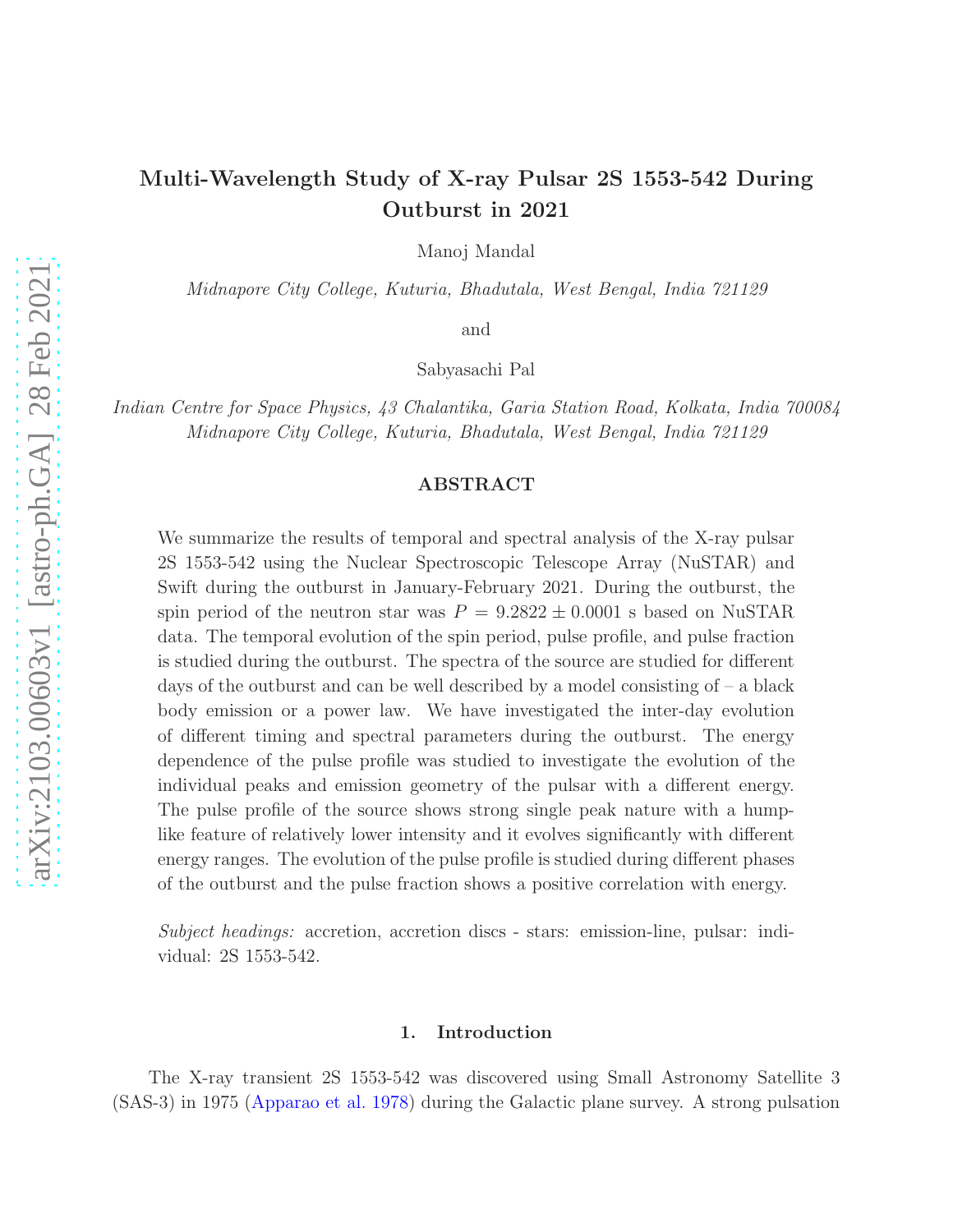with the period of 9.3 was found [\(Kelley et al. 1983\)](#page-15-0) with an orbital period  $P_{orb}$  of nearly 30 d [\(Pahari & Pal 2012](#page-15-1)).

During the outburst in 2007–2008, the spectral and timing properties of the X-ray pulsar were studied using RXTE. The RXTE allowed to improve the orbital parameters of the system and to trace the spectral evolution in the energy range 2.5–30 keV [\(Pahari & Pal](#page-15-1) [2012\)](#page-15-1). During the outburst, the spin period  $P_{spin}$  was  $9.2829 \pm 0.0003$  s with period derivative  $\dot{P} \sim 10^{-9}$  s s<sup>-1</sup> and the pulsed fraction showed a negative correlation with the time of the outburst. The pulse profile was single-peaked, featureless and variability in pulse profile was observed during the outburst [\(Pahari & Pal 2012](#page-15-1)). Energy-dependent pulse profile was also studied but no significant variation of pulse profile with energy was found. Significant variability of pulse fraction was observed in RXTE/PCA observations and PF was decreased with the decay of the flaring activity. The power density spectrum showed an interesting feature, the fundamental line with its five harmonics was visible [\(Pahari & Pal 2012\)](#page-15-1). The variation of different spectral parameters with different orbital phases was studied and it was shown that the source hard X-ray spectra in all available intensity states can be well explained with the combination of a broken power-law and blackbody component (with temperature varying between 2.5–4 keV) [\(Pahari & Pal 2012\)](#page-15-1).

The X-ray pulsar 2S 1553-542 went through another outburst during 2015. During this outburst, the temporal and spectral properties of the source were studied using Chandra and NuSTAR data [\(Tsygankov et al. 2018](#page-15-2)). Based on the Fermi/GBM data, the orbital parameters of the system were substantially improved, which allowed determining the spin period of the neutron star  $P = 9.27880(3)$  s and a local spin-up  $\dot{P} = -7.5 \times 10^{-10}$  s s<sup>-1</sup> due to the mass accretion during the NuSTAR observations. Assuming accretion from the disc and using standard torque models, the distance to the system was estimated as  $d = 20 \pm 4$ kpc. From the timing analysis, the single-peak shape pulse profile was found with a barely noticeable dependence on energy, which is quite similar to the previous results [\(Pahari & Pal](#page-15-1) [2012\)](#page-15-1). The cyclotron absorption feature near 23.5 keV was found during the declining stage of the outburst with corresponding magnetic field strength  $\sim 3 \times 10^{12}$  G [\(Tsygankov et al.](#page-15-2) [2018\)](#page-15-2).

Recently the source went through an outburst after a quiescence of nearly six years as detected by Burst Alert Telescope (BAT) onboard Swift and Gas Slit Camera (GSC) onboard MAXI on January 2021 [\(Mandal & Pal et al. 2021\)](#page-15-3). The X-ray flux started to increase from early January of 2021 and the duration of the outburst was nearly six weeks. We study the temporal and spectral properties of the X-ray pulsar in soft X-ray band using Swift/XRT and in hard X-ray band using NuSTAR. We study the evolution of the timing and spectral properties in 0.3–79 keV during the outburst in 2021 using Swift and NuSTAR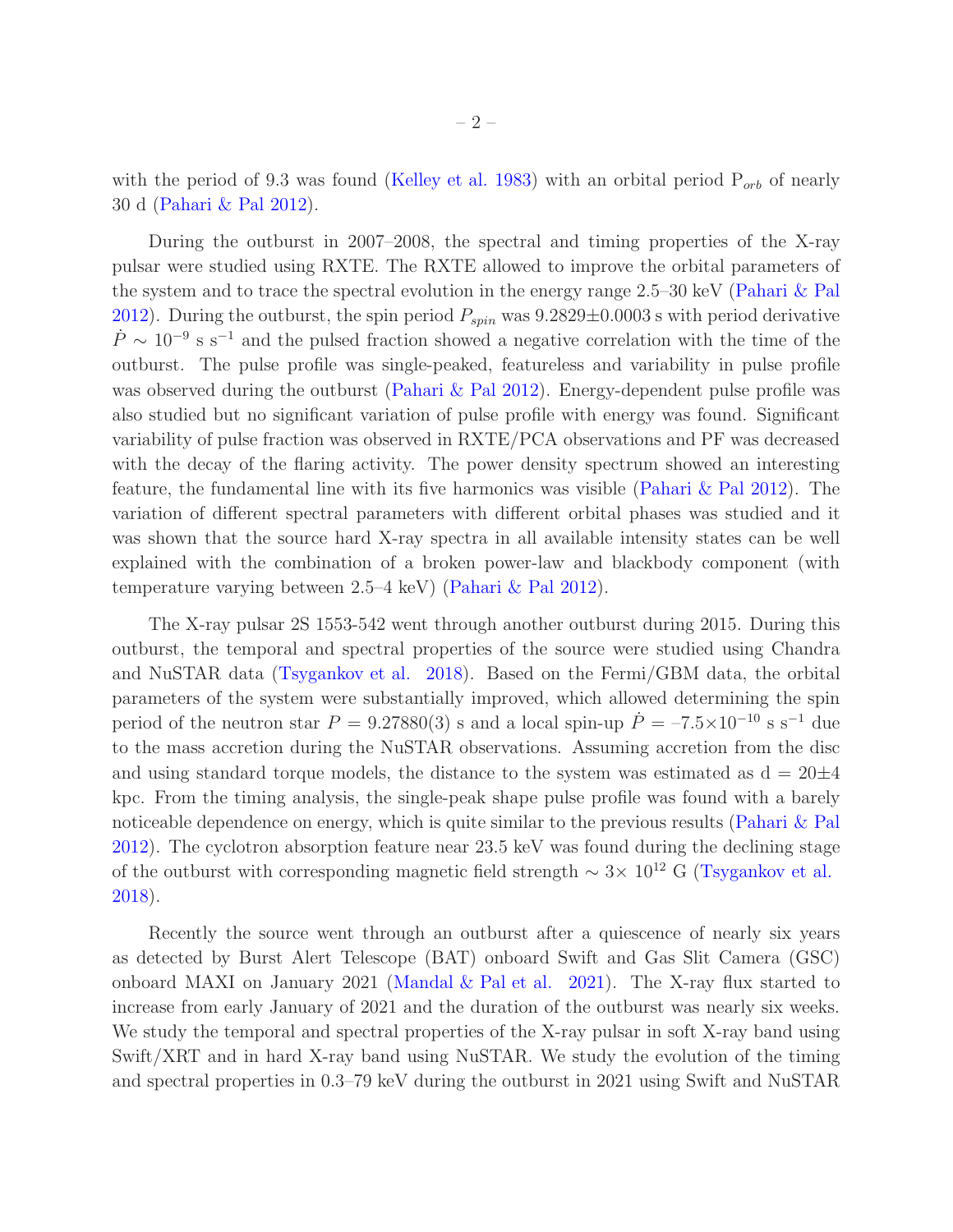

<span id="page-2-1"></span>Fig. 1.— Outburst of 2S 1553-542 detected by Swift/BAT (15–50 keV) during January-February 2021. The blue solid arrow shows the time of NuSTAR observation and the black dotted-arrows show the time of Swift observations.

data. We study the variation of pulse period and pulse fraction over the outburst in the wide energy range (0.3–79 keV) and compare our results with the previous outbursts. We also look for the evolution of the pulse profile and dependence of the pulse profile on energy and luminosity. We have also studied the inter-day variation of different spectral parameters during the outburst.

We have discussed the data reduction and analysis method in Section [2.](#page-2-0) We have summarized the result of the current study in Section [3.](#page-5-0) The discussion and conclusion are summarized in the Section [4](#page-12-0) and [5](#page-14-1) respectively.

# 2. Observation and data analysis

<span id="page-2-0"></span>We have detected an outburst from the X-ray pulsar and followed up using different. We use data from different all-sky X-ray monitors like Swift/BAT (15–50 keV), MAXI/GSC (2–20 keV), Fermi/GBM (12–25 keV) to study the evolution of the outburst. We analyzed the NuSTAR data close to the peak of the 2021 outburst and Swift/XRT data, which covers almost the whole outburst. We used the HEASOFT v6.27.2 for the data reduction and analysis.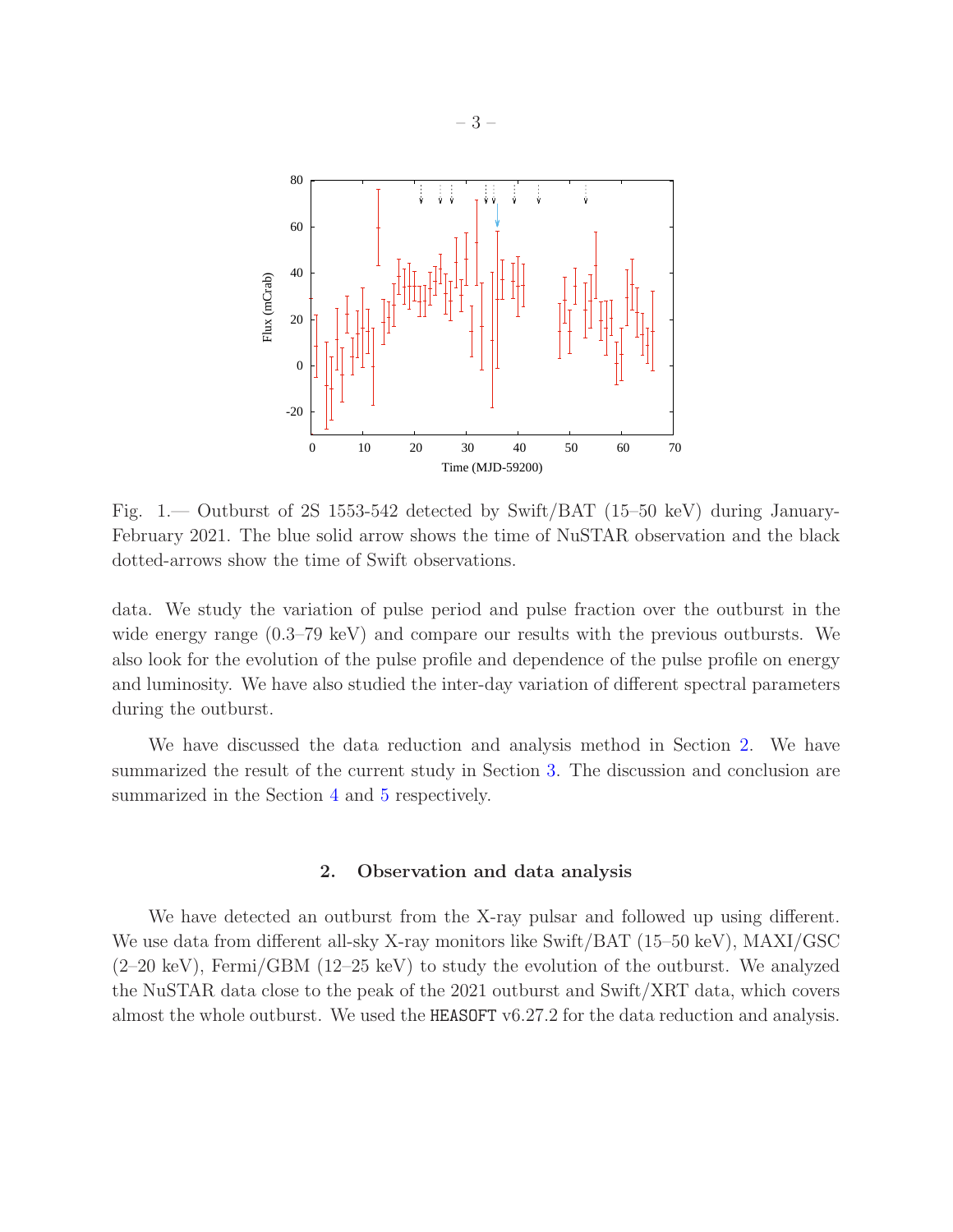#### 2.1. Swift observations

Swift is primarily used for gamma-ray burst monitoring, and also useful in studying X-ray binaries in the energy range of 0.3–10 keV by using the X-ray telescope XRT [\(Gehrels et al. 2004\)](#page-14-2). We used HEASOFT v6.27.2 for the reduction of Swift/XRT data. The summary of the Swift observations during the outburst is tabulated in Table [1.](#page-6-0) XRT data is processed and analyzed using the standard pipeline tool xrtpipeline v0.13.5 with the default screening criteria. From the clean event file, we have extracted the image using standard methods of XSELECT and the source and background were defined using DS9. The spectrum and light curve were extracted for the source and background using XSELECT. An ancillary response file (arf) was created for spectral analysis using xrtmkarf along with response matrice swxpc0to12s6 20130101v014.rmf for PC mode.

# 2.2. NuSTAR observations

The NuSTAR observatory comes with two co-aligned, identical X-ray telescope systems operating in a wide energy range of 3–79 keV. Separate solid-state CdZnTe pixel detector systems in each telescope usually referred to as focal plane modules A and B (FPMA and FPMB; [Harrison et al.](#page-15-4) [\(2013](#page-15-4))), have a spectral resolution of 400 eV at 10 keV and 900 eV at 68 keV (FWHM), respectively. NuSTAR performed an observation of 2S 1553-542 close to the peak of the outburst (MJD 59236.95) with a total exposure time of 28.35 ks (obs. id 90701302002). The observation log of NuSTAR is shown in the Table [1.](#page-6-0) The data is reduced using the NuSTARDAS pipeline version v0.4.7 (2019-11-14) provided under HEASOFT v6.27.2 with latest CALDB and we defined the source and background using DS9 version 8.1. We extracted the light curve and spectra of the source and background from circular regions centering the source with radii of 50′′and 100′′using NUPRODUCTS scripts provided by the NuSTARDAS pipeline.

#### 2.3. Fermi/GBM, Swift/BAT and MAXI/GSC observations

The Fermi Gamma-ray Space Telescope operates within a wide energy range between 8 keV–40 MeV. The Large Area Telescope (LAT) and Gamma-ray Burst Monitor (GBM) are two main instruments onboard the Fermi Gamma-ray Space Telescope [\(Meegan et al.](#page-15-5) [2009\)](#page-15-5). The GBM is made up of 14 detectors: 12 detectors of Sodium Iodide (NaI) and 2 detectors of Bismuth Germanate (BGO). In the current study, we have used the spin frequency, frequency derivative, and 12–25 keV pulsed flux measurements with the Fermi/GBM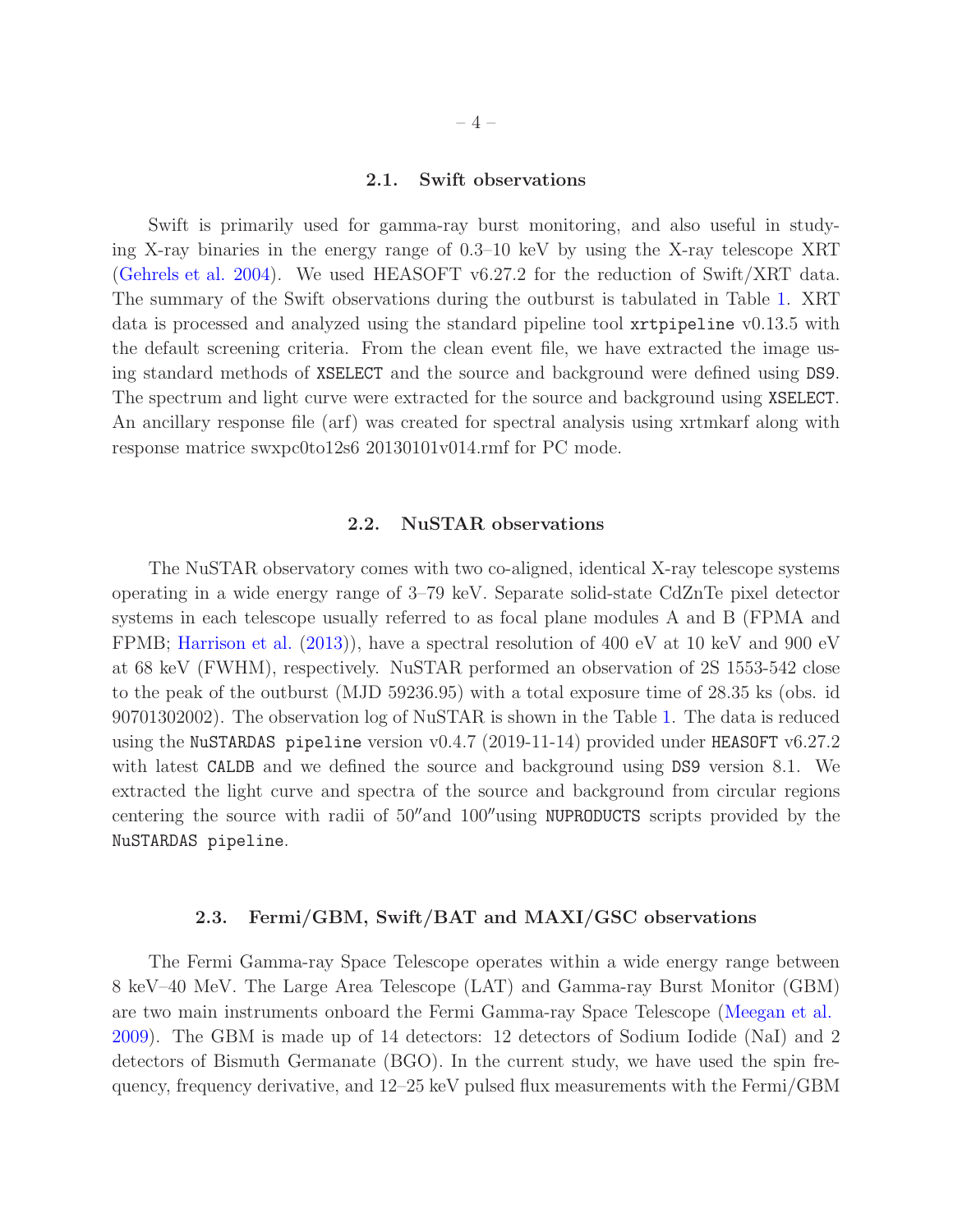[\(Camero-Arranz et al. 2009;](#page-14-3) [Finger et al. 2009\)](#page-14-4). The outburst from 2S 1553-542 was also detected with Fermi/GBM from MJD 59200 and continued for nearly six weeks with a maximum pulsed flux of  $\sim 0.21 \text{ keV cm}^{-2} \text{ s}^{-1}$  on MJD 59240.

BAT onboard the Swift observatory [\(Gehrels et al. 2004](#page-14-2)) is sensitive in hard X-ray (15- 50 keV) [\(Krimm et al. 2013\)](#page-15-6). We have used the results of the BAT transient monitor during the outburst, which is provided by the BAT team. BAT flux reached a maximum during the third week of January and continued for ∼6 weeks.

We have made use of MAXI/GSC (2–20 keV) light curves data [\(Matsuoka et al. 2009\)](#page-15-7) to follow up the outburst and to study the evolution of spectral states. MAXI in-orbit operation was started in 2009 and nearly 300 pre-registered sources have been monitored at a regular interval in different energy bands 2–4 keV, 4–10 keV, and 10–20 keV bands. The data provided by MAXI/GSC are averaged for every day. We have studied the evolution of hardness of the X-ray pulsar using data from different energy bands.

## 2.4. Timing analysis

The light curve has been extracted using the science event data in different energy ranges with bin sizes 0.1 s for both the modules (FPMA  $\&$  FPMB) of NuSTAR. For Swift/XRT data, 2.5 s bin size was used. Basic filtering criteria and corrections were applied to get clean continuous science event data. We used the efsearch task in FTOOLS to check for the periodicity in the time series of the barycenter and background corrected data set. We used the folding method of the light curve over a trial period to get the best period by  $\chi^2$ maximizing process [\(Leahy 1987\)](#page-15-8) over 32 phase bins in each period. After getting the best spin period, pulse profiles are obtained using efold task in FTOOLS by folding light curves with the best spin period. We also studied the power density spectrum of the source to detect the presence of Quasi-Periodic Oscillations (QPOs). Power density spectrum analysis was done using the POWSPEC routine of FTOOLS v6.27.2 which follows the FET algorithm. Power density spectra with bin time 0.1 s were created using event mode data in the energy range 3–79 keV. We also used the time-series data from the Fermi/GBM to study the evolution of the pulse period and pulsed flux during the outburst.

## 2.5. Spectral analysis

X-ray spectrum has been extracted using the Swift/XRT  $(1-10 \text{ keV})$  data with a bin time of 2.5 s. We excluded the spectrum above 10.0 keV and below 1.0 keV due to the poor source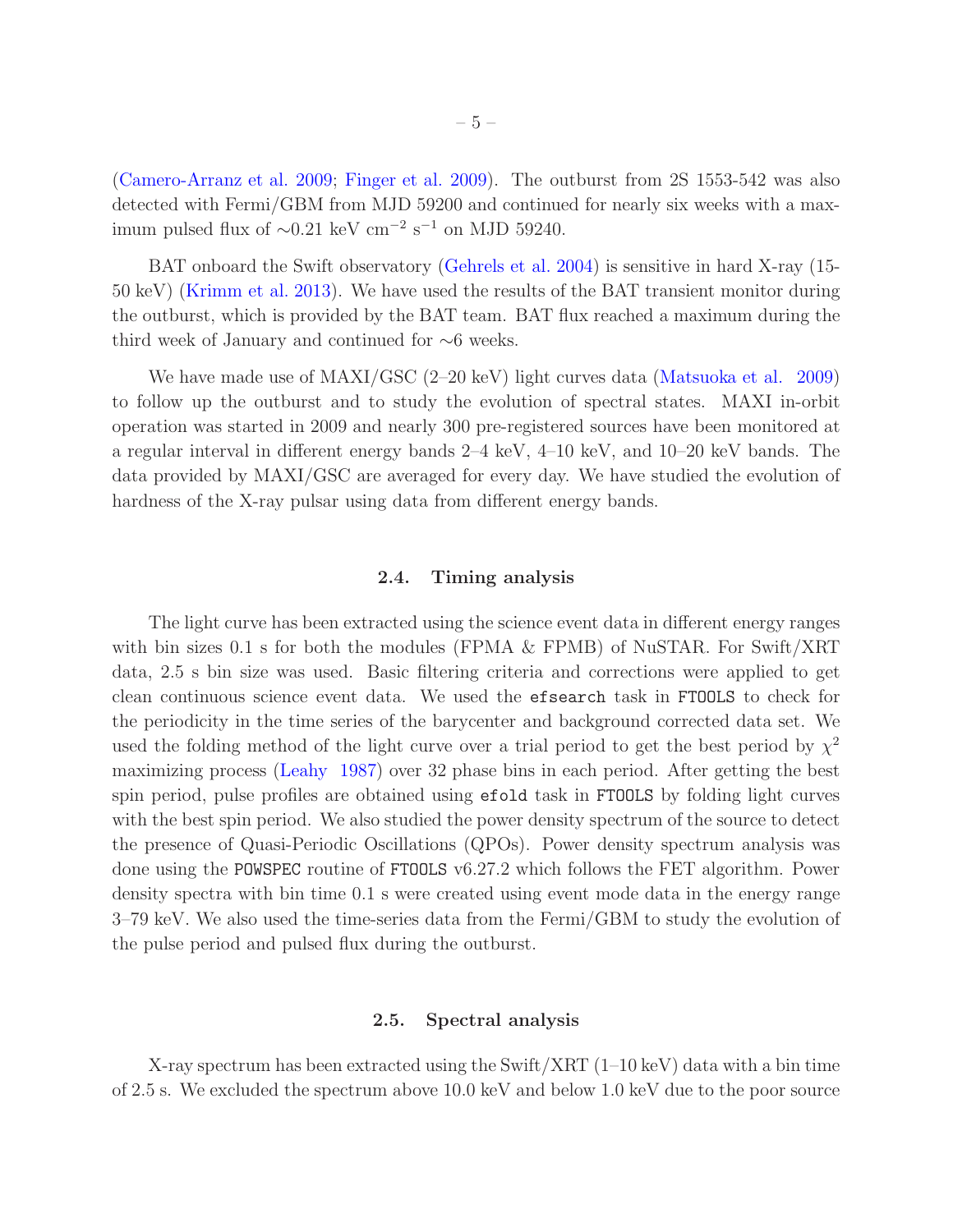count rate statistics in this range. The XRT spectra for different observations were fitted with the same model using XSPEC v12.11.0 and model parameters are varied independently. We have tried different simple single-component models like power-law, bbody, compTT as well as combinations of models like power-law+bbody, diskbb+bknpower, diskbb+compTT, compTT+bknpower, to fit the source spectrum perfectly. The spectrum can be well explained with a blackbody emission or power-law. To find the effect of absorption by hydrogen, all model components were multiplied by a photo-electric absorption model.

#### 3. Results

<span id="page-5-0"></span>The X-ray pulsar 2S 1553-542 went through an outburst during January-February 2021, detected by Fermi/GBM, Swift/BAT<sup>[1](#page-5-1)</sup> and MAXI/GSC which reached a maximum flux during the last week of January 2021. Figure [1](#page-2-1) shows the variation of flux during the outburst using Swift/BAT (15–50 keV). The total duration of the outburst was around 6 weeks which started in the first week of January 2021 and continued till the second week of February 2021. We have summarized the result of timing and spectral analysis of 2S 1553–542 during the recent outburst in 2021.

## 3.1. Evolution of pulse period and pulse profile during the outburst

We have investigated the evolution of the different timing parameters during the outburst using Swift and NuSTAR observations. The spin period of the pulsar during the outburst is  $P = 9.2822 \pm 0.0001$  s using NuSTAR data, which is consistent with the pulse period evolution history as recorded with  $Fermi/GBM$  during the outburst<sup>[2](#page-15-9)</sup> and the period is decreased slowly with the time of the outburst. Figure [2](#page-6-1) shows the variation of normalized intensity over the phase during the outburst, which is single-peaked and nearly sinusoidal in the 3-79 keV energy range. An additional component of a hump-like feature with the strong single peak is detected during the NuSTAR observation for both the modules FPMA and FPMB.

We also looked for the energy dependence of pulse profiles as well as the temporal variation of pulse profile during the outburst. Figure [3](#page-7-0) shows the energy-dependent pulse profiles for four different energy ranges. The variation of the pulse profile over four energy

<sup>1</sup><https://swift.gsfc.nasa.gov/results/transients/>

<span id="page-5-1"></span><sup>2</sup><https://gammaray.nsstc.nasa.gov/gbm/science/pulsars>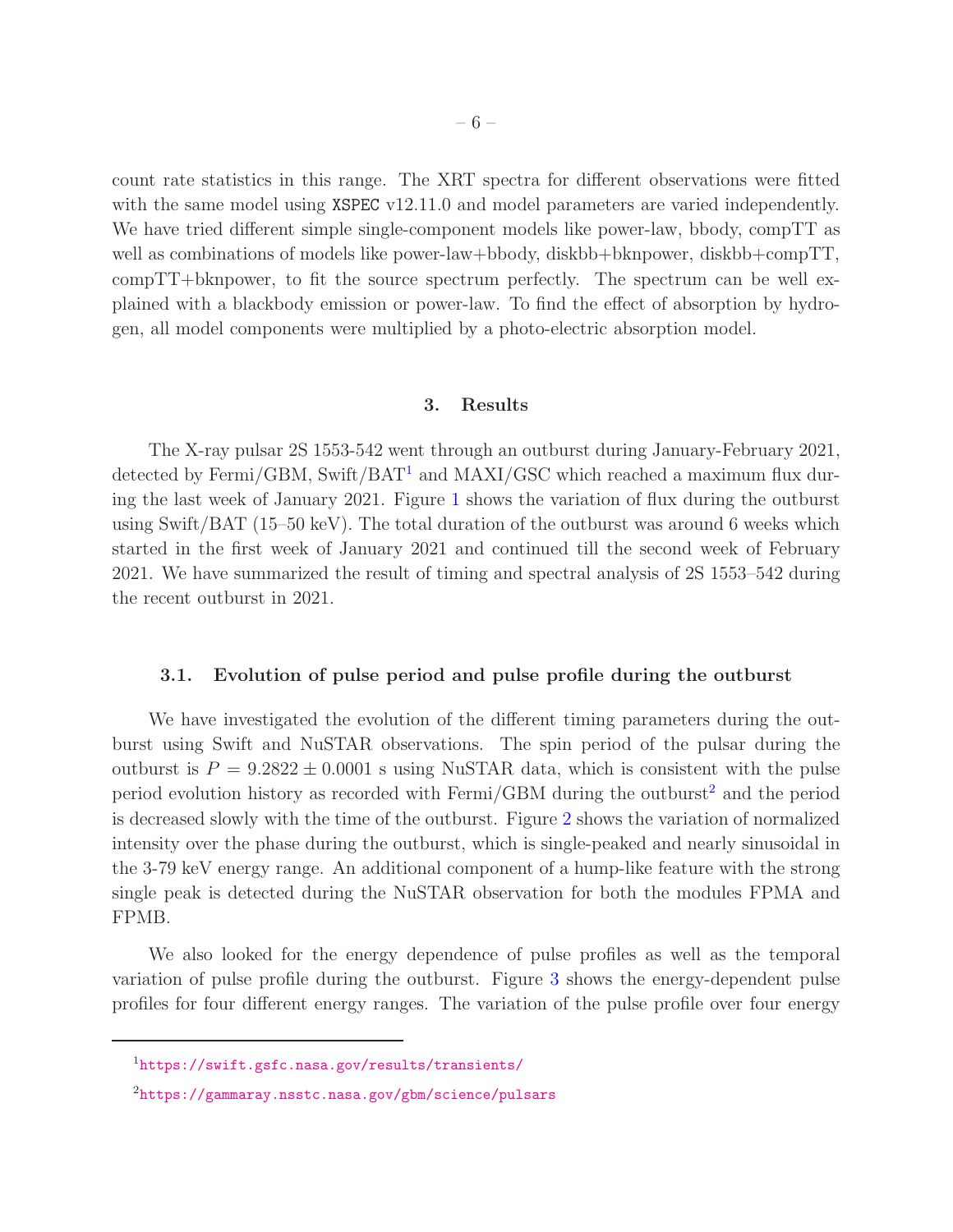<span id="page-6-0"></span>

| Instrument    | Start time | Date         | Exposure | Observation id      |
|---------------|------------|--------------|----------|---------------------|
|               | (MJD)      | (yyyy-mm-dd) | (ks)     |                     |
| <b>NuSTAR</b> | 59236.95   | 2021-01-22   | 28.352   | 90701302002         |
|               | 59221.29   | 2021-01-07   | 1.353    | 00031096003 (Obs 1) |
|               | 59225.01   | 2021-01-11   | 1.250    | 00031096004 (Obs 2) |
|               | 59227.19   | 2021-01-13   | 1.293    | 00031096005 (Obs 3) |
| Swift         | 59233.83   | 2021-01-19   | 1.311    | 00031096008 (Obs 4) |
|               | 59235.31   | 2021-01-21   | 1.435    | 00031096009 (Obs 5) |
|               | 59239.29   | 2021-01-25   | 1.595    | 00031096010 (Obs 6) |
|               | 59243.99   | 2021-01-29   | 1.296    | 00031096012 (Obs 7) |
|               | 59253.08   | 2021-02-08   | 0.849    | 00031096014 (Obs 8) |

Table 1: Log of NuSTAR and Swift observations



<span id="page-6-1"></span>Fig. 2.— Variation of normalized intensity with the pulse phase using NuSTAR (3–79 keV). The pulse profile shows a prominent peak with a relatively weak hump.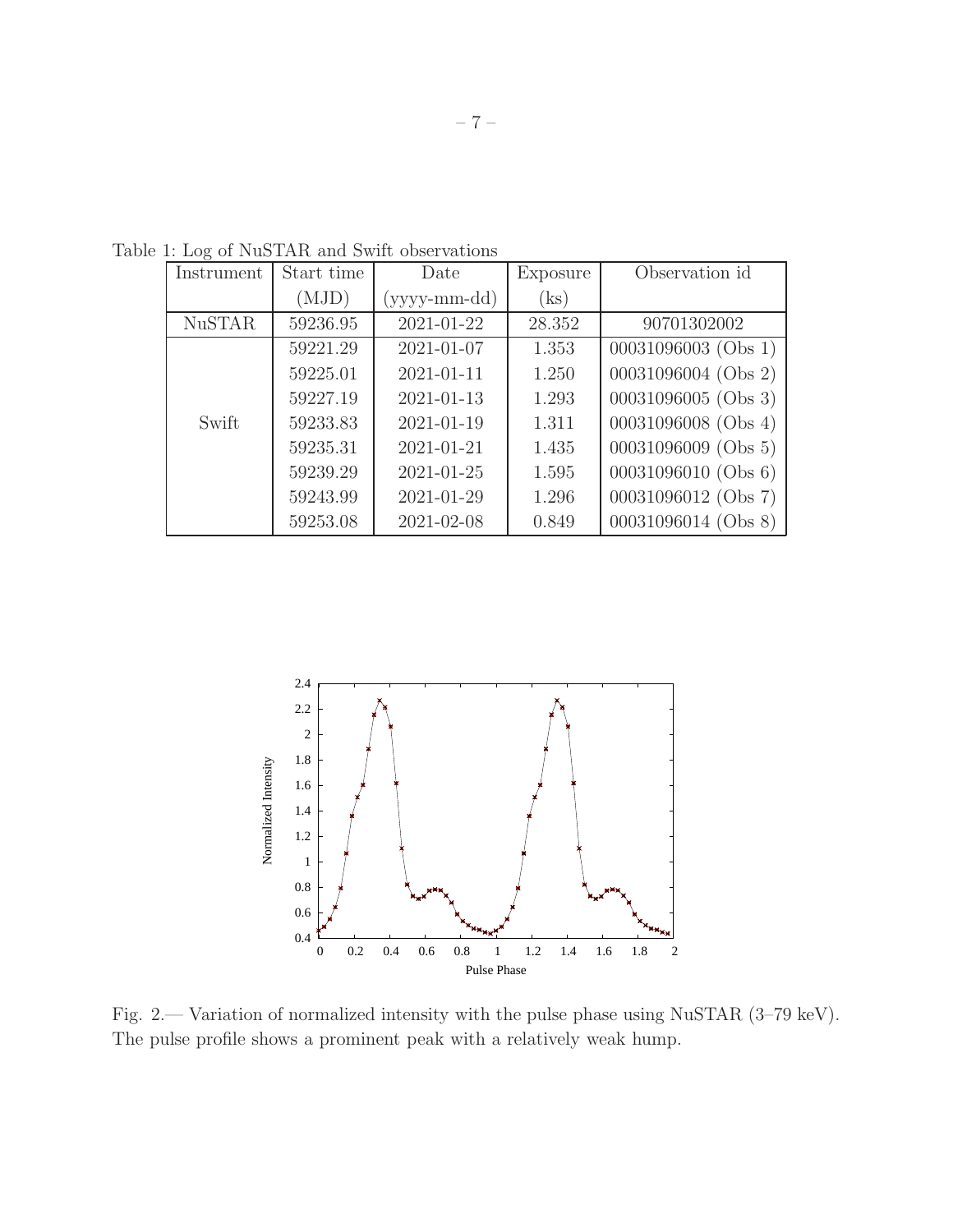

<span id="page-7-0"></span>Fig. 3.— Energy dependent pulse profiles using data from NuSTAR observation.

Table 2: Power density spectrum fitting parameters with (constant + powerlaw + 6 Lorentzian components)

<span id="page-7-1"></span>

|              | Lorentzian centre $(Hz)$ | Lorentzian width (mHz) |
|--------------|--------------------------|------------------------|
| Fundamental  | $0.1076 \pm 0.0001$      | $1.13 \pm 0.03$        |
| 1st harmonic | $0.2192 \pm 0.0900$      | $3.67 \pm 0.17$        |
| 2nd harmonic | $0.3293\pm0.0010$        | $3.58 \pm 0.72$        |
| 3rd harmonic | $0.4256 \pm 0.0050$      | $6.00 \pm 1.91$        |
| 4th harmonic | $0.5320 \pm 0.0040$      | $11.00 \pm 5.00$       |
| 5th harmonic | $0.6693 \pm 0.0500$      | $1.61 \pm 0.80$        |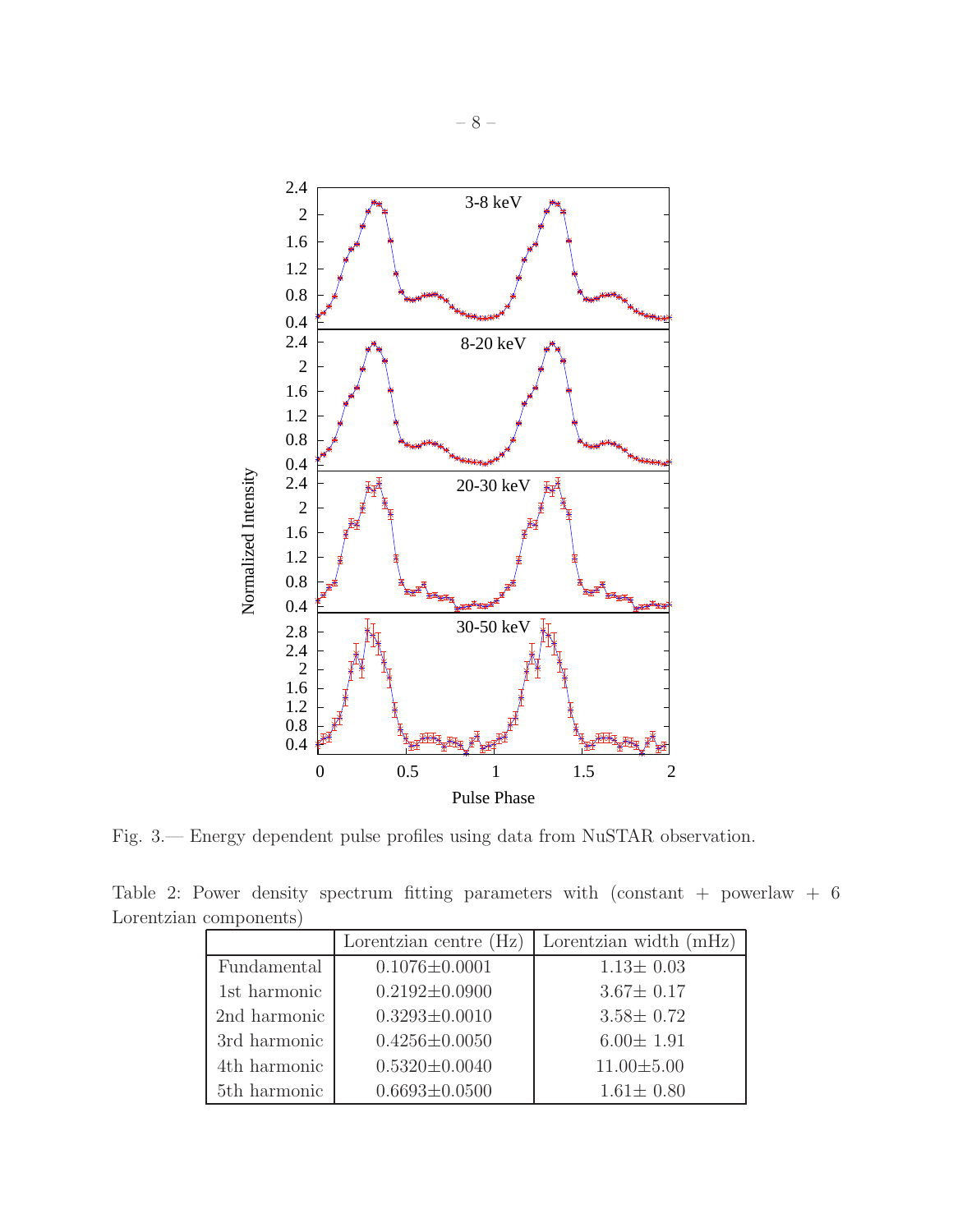

<span id="page-8-0"></span>Fig. 4.— Temporal Variation of pulse profiles using Swift/XRT (0.3–10 keV): The variation of pulse profile in different days of outburst are shown in this figure.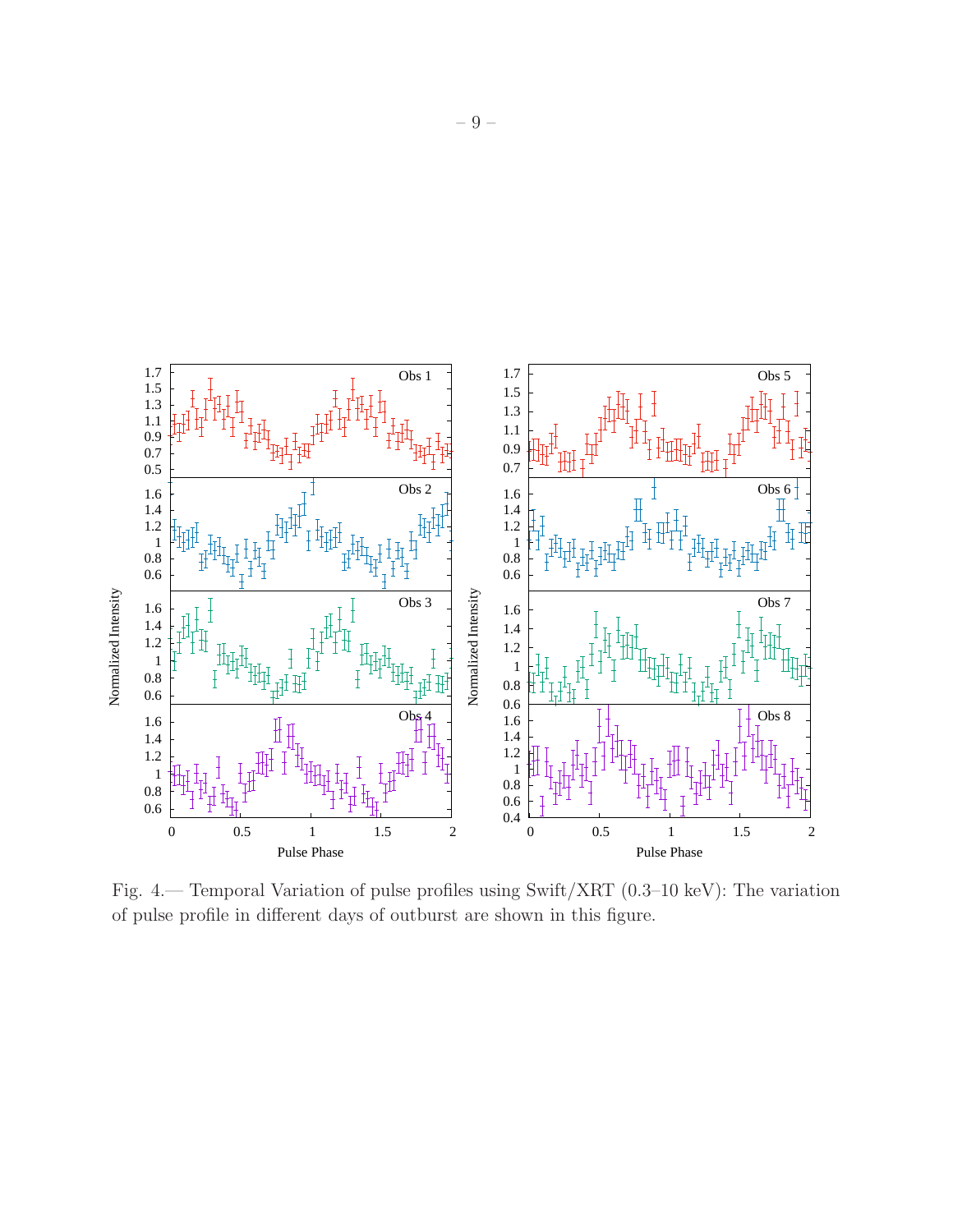bands: 3–8 keV, 8–20 keV, 20–30 keV and 30–50 keV is shown in Figure [3.](#page-7-0) The pulse profile shows a nearly sinusoidal nature, single-peaked, and an additional weak hump-like feature is observed. This feature changed significantly over different energy ranges. The shape of the pulse peak in the higher energy band  $(>20 \text{ keV})$  shows an additional component, which is more prominent in the 30–50 keV energy band.

The temporal evolution of pulse profile is also studied during the outburst using Swift/XRT. Figure [4](#page-8-0) has shown the variation of pulse profiles during this outburst. The pulse profiles are more or less single-peaked and sinusoidal during the observations of the recent outburst.

The variation of Pulse Fraction (PF) with energy has also been studied during the NuSTAR observation. PF can be defined as the ratio between the difference of maximum intensity  $(I_{max})$  and minimum intensity  $(I_{min})$  to their sum:  $[(I_{max} - I_{min})/(I_{max} + I_{min})]$ . Figure [5](#page-10-0) shows the variation of PF for different energy ranges for which the energy-resolved pulse profile is studied and the horizontal bars represent the energy ranges for which the PF is calculated. The PF shows a positive correlation with energy. We have found that the pulse fraction increased from  $\sim 66\%$  (3–8 keV) to  $\sim 82\%$  (30–50 keV) during the outburst.

The right side panel of Figure [5](#page-10-0) shows the variation of pulse fraction during the outburst using Swift/XRT data. The pulse fraction is varied between 40%–55% during the outburst and shows a trend to decrease its value during the declining phase of the outburst.

Figure [6](#page-11-0) shows the evolution of the spin period and pulsed flux (12–25 keV) during the outburst using Fermi/GBM and the corresponding spin periods estimated from NuSTAR and Swift/XRT observations are shown in the upper panel of the figure. The figure implies that the pulse period of the X-ray pulsar has continuously decreased with time.

#### 3.2. Power density spectrum

We have generated a Power Density Spectrum (PDS) with 0.1 s bin time light curves for both the module of NuSTAR – FPMA and FPMB independently in the energy range 3–79 keV. The power density spectrum is shown in Figure [7](#page-12-1) along with the best-fitted model using NuSTAR data. Figure [7](#page-12-1) shows the fundamental line at  $0.1076\pm0.0001$  Hz with its five harmonics. The power density spectrum is well fitted with a model constant, power-law component (with a power-law index –0.35), and six Lorentzian components. The result of the best-fitted parameters of the power density spectrum with the model (constant + power-law + 6 Lorentzian components) is summarized in Table [2.](#page-7-1) This feature is more or less similar to the previous results during the 2007–2008 outburst as reported by [Pahari & Pal](#page-15-1) [\(2012\)](#page-15-1).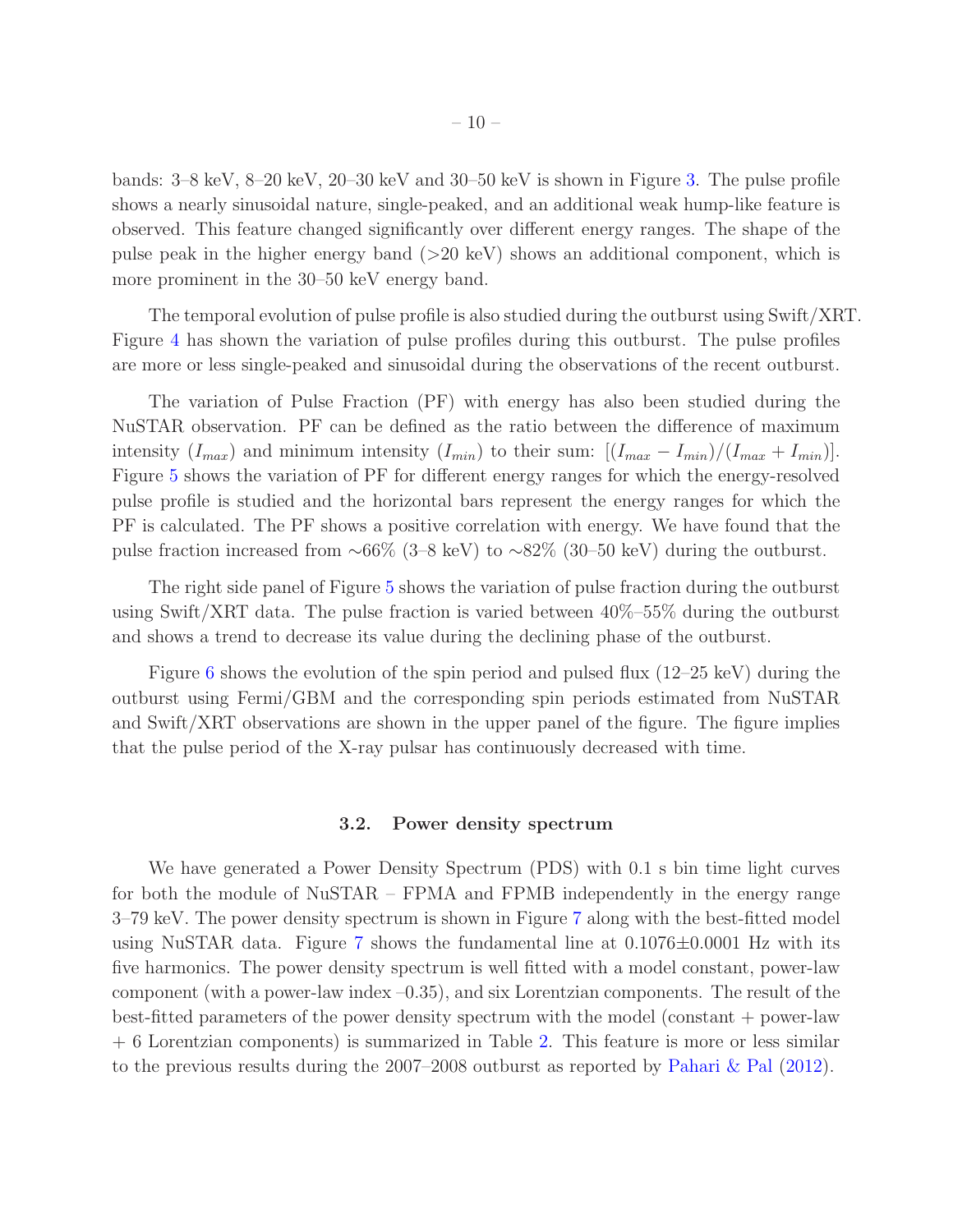|  |                    | Table 3: Spectral fitting parameters for best fitted models for different Swift/XRT $(1-10)$ |  |  |  |  |  |
|--|--------------------|----------------------------------------------------------------------------------------------|--|--|--|--|--|
|  | keV) observations: |                                                                                              |  |  |  |  |  |

<span id="page-10-1"></span>

| Model    | Model Parameters                                   | Obs <sub>1</sub> | Obs <sub>2</sub> | Obs <sub>4</sub> | Obs <sub>5</sub> | Obs 6         | Obs <sub>7</sub> |
|----------|----------------------------------------------------|------------------|------------------|------------------|------------------|---------------|------------------|
|          |                                                    | 59221.29         | 59225.01         | 59233.83         | 59235.31         | 59239.29      | 59243.99         |
|          | $N_H$ , 10 <sup>22</sup> cm <sup>-2</sup>          | $5.5 \pm 0.6$    | $4.6 \pm 0.5$    | $5.3 \pm 0.6$    | $5.8 \pm 0.6$    | $4.8 \pm 0.5$ | $5.1 \pm 0.6$    |
| Phabs*po | Photon index $(\tau)$                              | $0.8 \pm 0.1$    | $0.6 \pm 0.1$    | $0.9 \pm 0.1$    | $0.9 \pm 0.1$    | $0.8 \pm 0.1$ | $0.7 \pm 0.2$    |
|          | $\chi^2$ (d.o.f)                                   | 0.88(896)        | 0.89(896)        | 0.72(896)        | 0.89(896)        | 0.84(896)     | 0.84(896)        |
|          |                                                    |                  |                  |                  |                  |               |                  |
|          | $N_H$ , 10 <sup>22</sup> cm <sup>-2</sup>          | $3.6 \pm 0.4$    | $2.8 \pm 0.4$    | $3.2 \pm 0.4$    | $3.5 \pm 0.$     | $3.0 \pm 0.3$ | $3.2 \pm 0.4$    |
| Phabs*bb | $kT_{hh}$ (keV)                                    | $2.3 \pm 0.1$    | $2.3 \pm 0.1$    | $2.0 \pm 0.1$    | $2.1 \pm 0.1$    | $2.1 \pm 0.1$ | $2.2 \pm 0.2$    |
|          | norm <sub>bb</sub> , $10^{-3}$                     | $4.9 \pm 0.4$    | $4.8 \pm 0.5$    | $5.6 \pm 0.4$    | $3.8 \pm 0.3$    | $4.0 \pm 0.3$ | $4.4 \pm 0.4$    |
|          | $\chi^2$ (d.o.f)                                   | 0.89(896)        | 0.90(896)        | 0.73(896)        | 0.88(896)        | 0.85(896)     | 0.86(896)        |
|          |                                                    |                  |                  |                  |                  |               |                  |
|          | Flux $(1-10 \text{ keV})$                          | 2.4              | 2.3              | 3.0              | 1.9              | 2.1           | 2.2              |
|          | $10^{-10}$ , ergs cm <sup>-2</sup> s <sup>-1</sup> |                  |                  |                  |                  |               |                  |

 $N_H$ : Hydrogen column density,  $\tau$ : power-law photon index,  $kT_{bb}$ : blackbody temperature



<span id="page-10-0"></span>Fig. 5.— Left side shows the evolution of pulse fraction with energy using NuSTAR observation and the right side shows the evolution of pulse fraction during the outburst using Swift/XRT observations.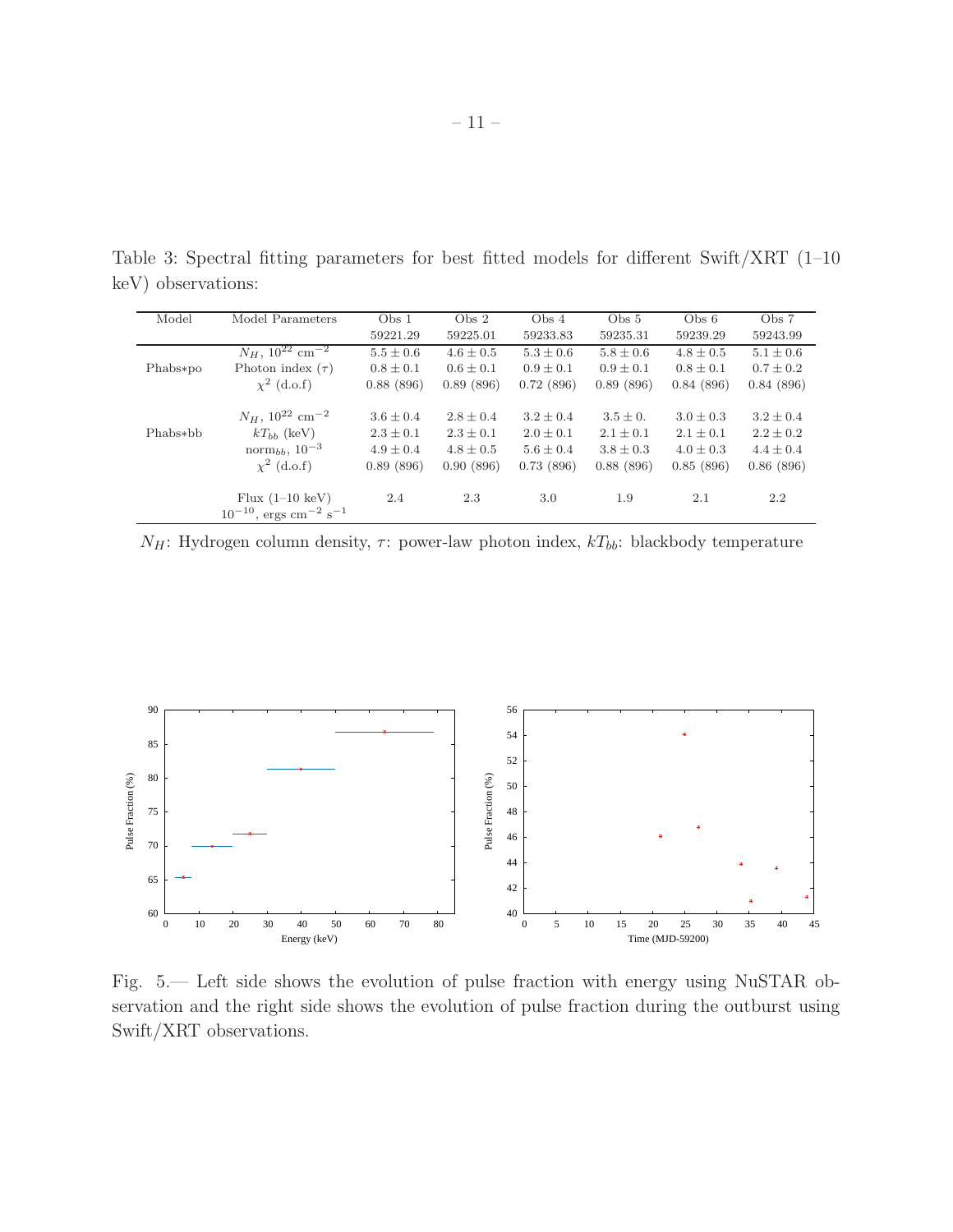

<span id="page-11-0"></span>Fig. 6.— Variation of pulse period during the outburst. The blue rectangular symbols show the pulse period using Fermi/GBM and the red asterisk shows the pulse period calculated from NuSTAR observation and the black circles show the pulse periods estimated from Swift/XRT observations. The bottom panel shows the evolution of pulsed flux  $(12-25 \text{ keV})$ of Fermi/GBM. The vertical bars represent the error of corresponding measurements.

## 3.3. Energy spectrum

We have studied the energy spectrum for different days of the outburst using Swift/XRT observations and looked for the inter-day variation of different spectral parameters over the outburst. The energy spectrum with the best-fitted models is shown in Figure [8](#page-16-0) where the bottom panels of the Figure [8](#page-16-0) show the residuals. We extracted the energy spectrum for different observations from Swift/XRT and fitted them in XSPEC with varying the model parameters independently for different models. We have tried to fit the spectrum with simple models. The energy spectrum of the X-ray pulsar can be well fitted with a powerlaw (powerlaw in XSPEC) or blackbody emission component (bbody in XSPEC) along with a photoelectric absorption (phabs in XSPEC). The spectra in the energy range 1–10 keV are well described with blackbody emission with temperature  $(kT_{bb}) \sim 2.0 \text{ keV}$  with Hydrogen column density  $\sim$ 3.0 × 10<sup>22</sup> cm<sup>-2</sup>. The spectra can also be well fitted with a power law with photon index ∼0.6 and a neutral absorption of an equivalent hydrogen column density ∼  $5.0 \times 10^{22}$  cm<sup>-2</sup>. The X-ray flux in the 1–10 keV energy range is  $\sim 2.5 \times 10^{-10}$  ergs cm<sup>-2</sup>  $s^{-1}$ . Table [3](#page-10-1) shows the evolution of different spectral parameters with the best-fitted values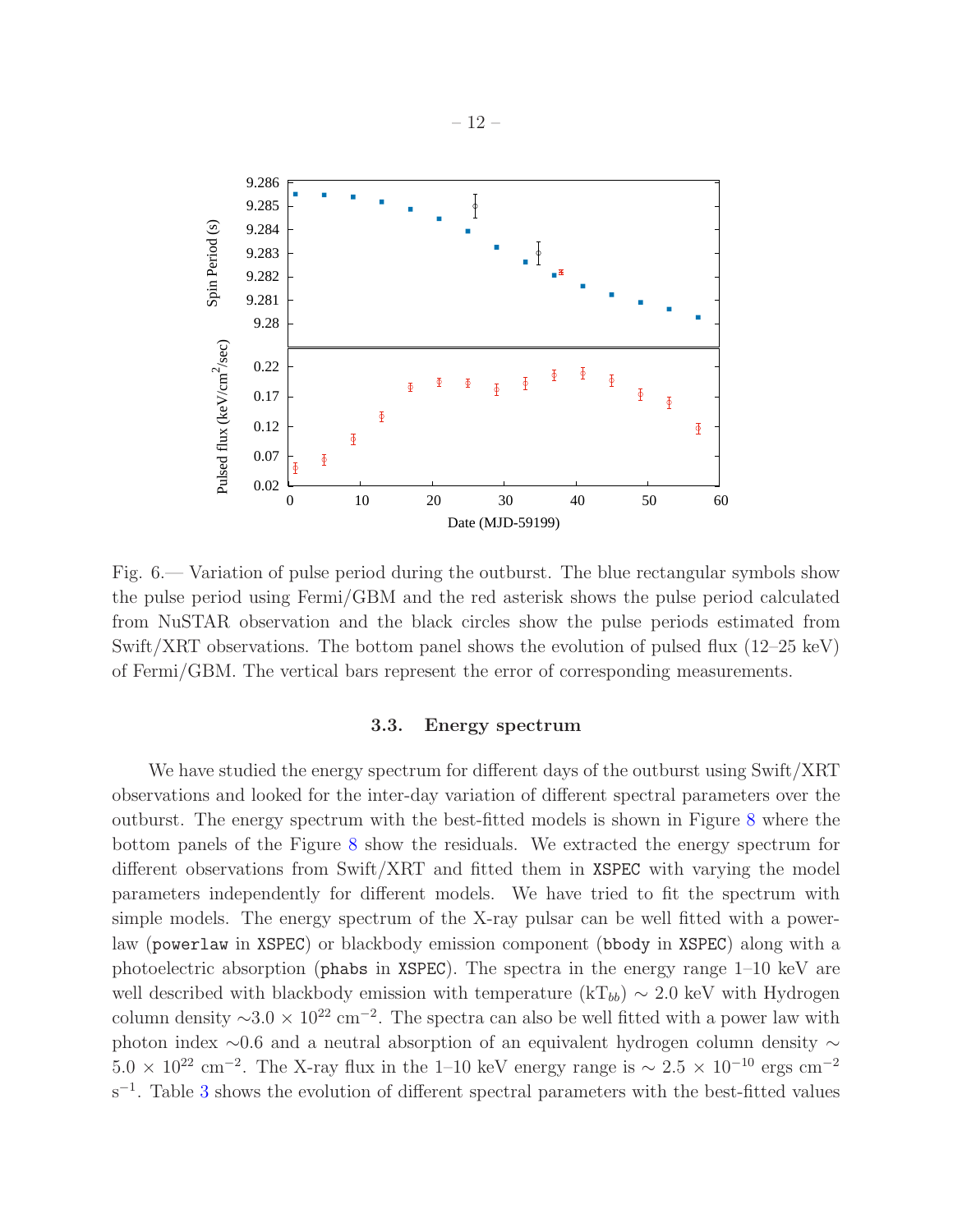

<span id="page-12-1"></span>Fig. 7.— The power spectrum of 2S 1553-542 generated from the 0.1 s binned light curve over the energy band 3–79 keV using NuSTAR. The fundamental pulsation at 0.107 Hz with its five harmonics are clearly detected.

for different days of the outburst. The photon index is varied between ∼0.6–∼0.9 during different observations. The blackbody temperature  $(kT)$  is fluctuating between 2.0–2.3 keV during the different XRT observations.

## 4. Discussion

<span id="page-12-0"></span>We have presented the result of timing and spectral analysis of 2S 1553-542 during the recent outburst in January-February 2021 using the NuSTAR and Swift data. The pulse profile is single-peaked and nearly sinusoidal, which is comparable to the previous outbursts in 2007–2008 [\(Pahari & Pal 2012\)](#page-15-1) and 2015 [\(Tsygankov et al. 2018\)](#page-15-2) and an additional humplike feature along with the strong peak is prominent and shows an energy dependence. The energy dependence of the pulse profile was studied to investigate the evolution of the individual peaks and emission geometry of the pulsar with a different energy. The results showed an energy dependency of the additional hump-like feature which changes with energy from rela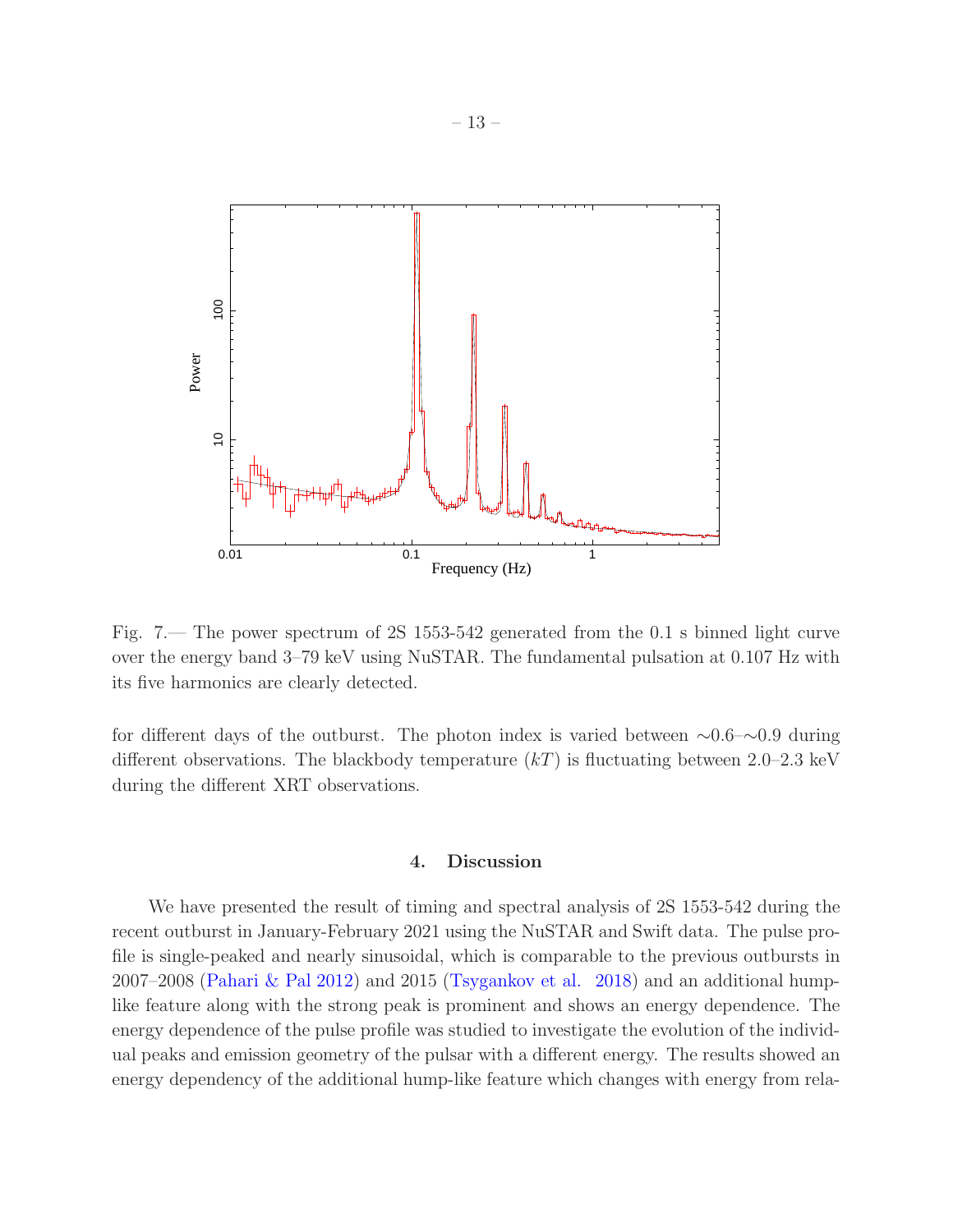tively stronger in low energy to relatively weaker in higher energy. The pulse fraction shows a trend to increase with energy, which is typical for an X-ray pulsar (viz. [Mandal & Pal](#page-15-10) [\(2020\)](#page-15-10); [Lutovinov & Tsygankov](#page-15-11) [\(2009\)](#page-15-11)). We also study the temporal variability of pulse profile and pulse fraction during the outburst using Swift/XRT data from different observations. Previously the pulse fraction was varied with time during the outburst and decreased gradually with the outburst as observed by [Pahari & Pal](#page-15-1)  $(2012)$  $(2012)$ . During the recent outburst, the PF is shown a negative correlation with time, which is similar to the result of the previous outburst in 2007–2008 [Pahari & Pal](#page-15-1) [\(2012\)](#page-15-1).

From the power density spectrum, we have detected the fundamental line along with five harmonics, which are fitted and explained with the same model as mentioned earlier. The fitting parameters of the harmonics closely match with the previous result during the 2007–2008 outburst [\(Pahari & Pal 2012](#page-15-1)).

We looked at the hardness ratio (HR) using the ratio of the count rates from Swift/BAT (15–50 keV) and MAXI/GSC (2–20 keV). The HR shows variability during the outburst and the HR is varied between ∼0.5–3 for the time MJD 59210–59265. The HR was also studied with MAXI/GSC  $(4-10 \text{ keV})^2-4 \text{ keV})$  energy band, which also showed variability between ∼0.7–4.0 during the time MJD 59210–59265.

During the outburst, we also analyzed the ratio of the count rate from the Swift/BAT and the pulsed flux from the Fermi/GBM (12–25 keV) observations. During the time MJD 59212–59264, the ratio showed a significant variation, which suggests that during this period there was a significant change in the pulsed fraction.

The energy spectrum is studied using XRT in the 1–10 keV energy band and explained with simple model power-law or blackbody along with photoelectric absorption model. Earlier the X-ray spectrum of the source using XRT (0.5–10 keV) was modeled with simple model components like power-law and blackbody emission along with photoelectric absorption [\(Lutovinov et al. 2016\)](#page-15-12). Previously, an iron emission line near 6.4 keV was reported from RXTE and NuSTAR observations [\(Pahari & Pal 2012;](#page-15-1) [Tsygankov et al. 2018](#page-15-2)). We added a Gaussian component to the model to check the significance of the iron emission line and it did not improve the goodness of the fit of XRT observation. The evolution of different spectral parameters is studied during the several days of outburst, which suggest that the spectra from different XRT observations can be explained with a simple model like power-law along with photoelectric absorption or the black body emission along with photo absorption model which implies the emission mechanism may not vary significantly over the time during the outburst. Earlier, during 2007–2008 outburst the stability of spectral parameters in different orbital phase was observed by [Pahari & Pal](#page-15-1) [\(2012\)](#page-15-1) which is closely matched to our results during the recent outburst.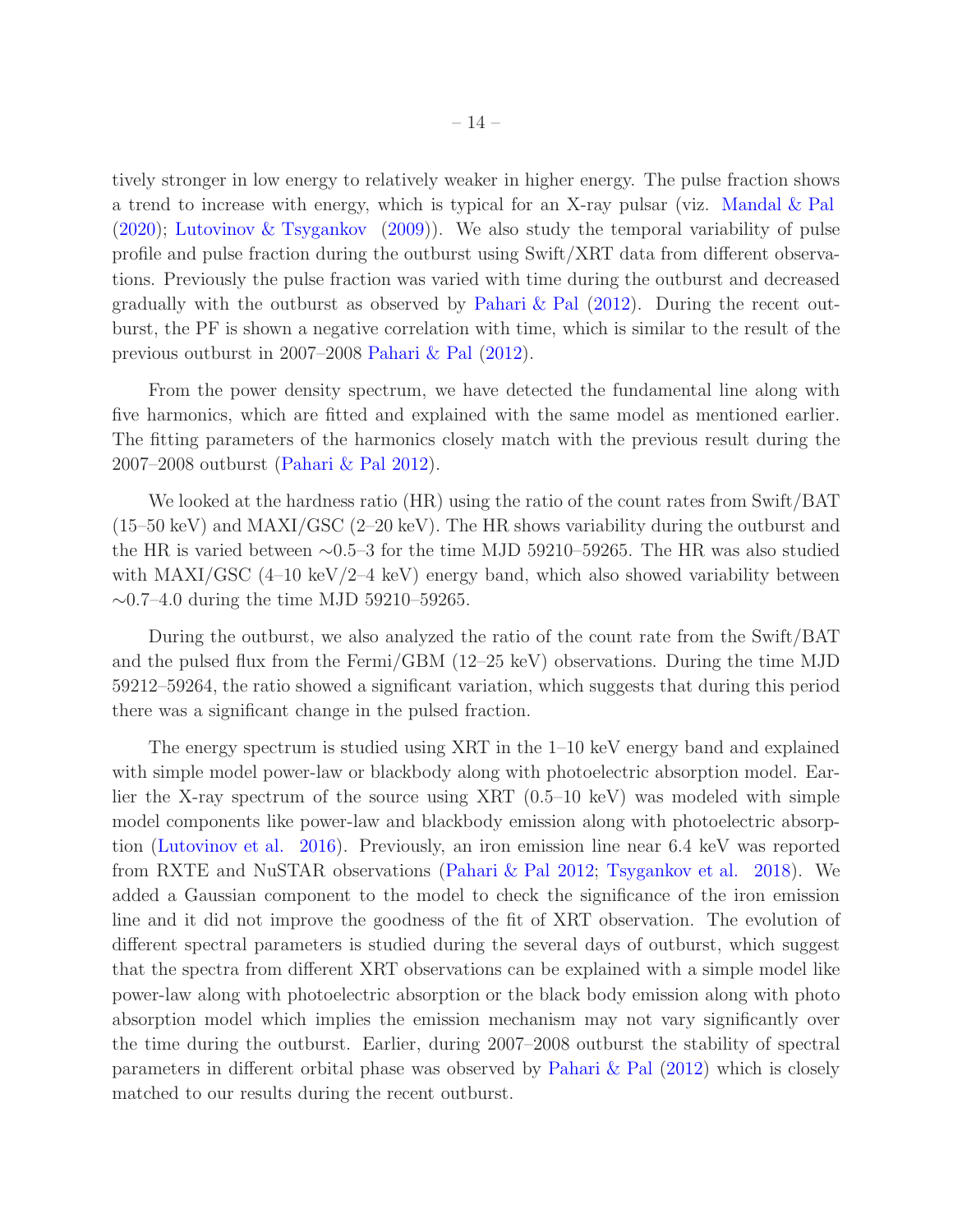## 5. Conclusion

<span id="page-14-1"></span>We have summarized the results of the timing and spectral analysis of the poorly studied X-ray pulsar during the outburst in 2021. The pulse profile shows single-peaked, sinusoidal nature, and a hump-like feature is observed which evolves significantly with energy. A positive correlation of PF with energy is observed and PF shows a trend to decrease with time during the outburst. The variation of the observed spin period is consistent with Fermi/GBM. The spectral model parameters were stable and do not show significant variation during the different phases of the outburst. The evolution of spectral parameters suggests that the emission mechanism is not varied over the time of the outburst.

#### Acknowledgements

This research has done using data collected by NuSTAR, a project led by Caltech, managed by NASA/JPL and funded by NASA, and has utilized the NUSTARDAS software package, jointly developed by the ASDC (Italy) and Caltech (USA). This research has made use of the MAXI data provided by the RIKEN, JAXA, and MAXI team.

## Data availability

The data underlying this article are publicly available in the High Energy Astrophysics Science Archive Research Center (HEASARC) at <https://heasarc.gsfc.nasa.gov/db-perl/W3Browse/w3browse.pl>.

#### REFERENCES

- <span id="page-14-0"></span>Apparao K. M., Bradt H. V., Dower R. G., Doxsey R. E., Jernigan J. G., Li F., 1978, Nat, 271, 225
- Burrows D. N. et al., 2005, Space Science Rev., 120, 165
- <span id="page-14-3"></span>Camero-Arranz A., Finger M. H., Ikhsanov N. R., Wilson-Hodge C. A., Beklen E., 2009, The Astrophysical Journal,708, 1500, 1506
- <span id="page-14-4"></span>Finger M. H. et al., 2009, arXiv e-prints,p. arXiv:0912.3847
- <span id="page-14-2"></span>Gehrels N. et al., 2004, ApJ, 611, 1005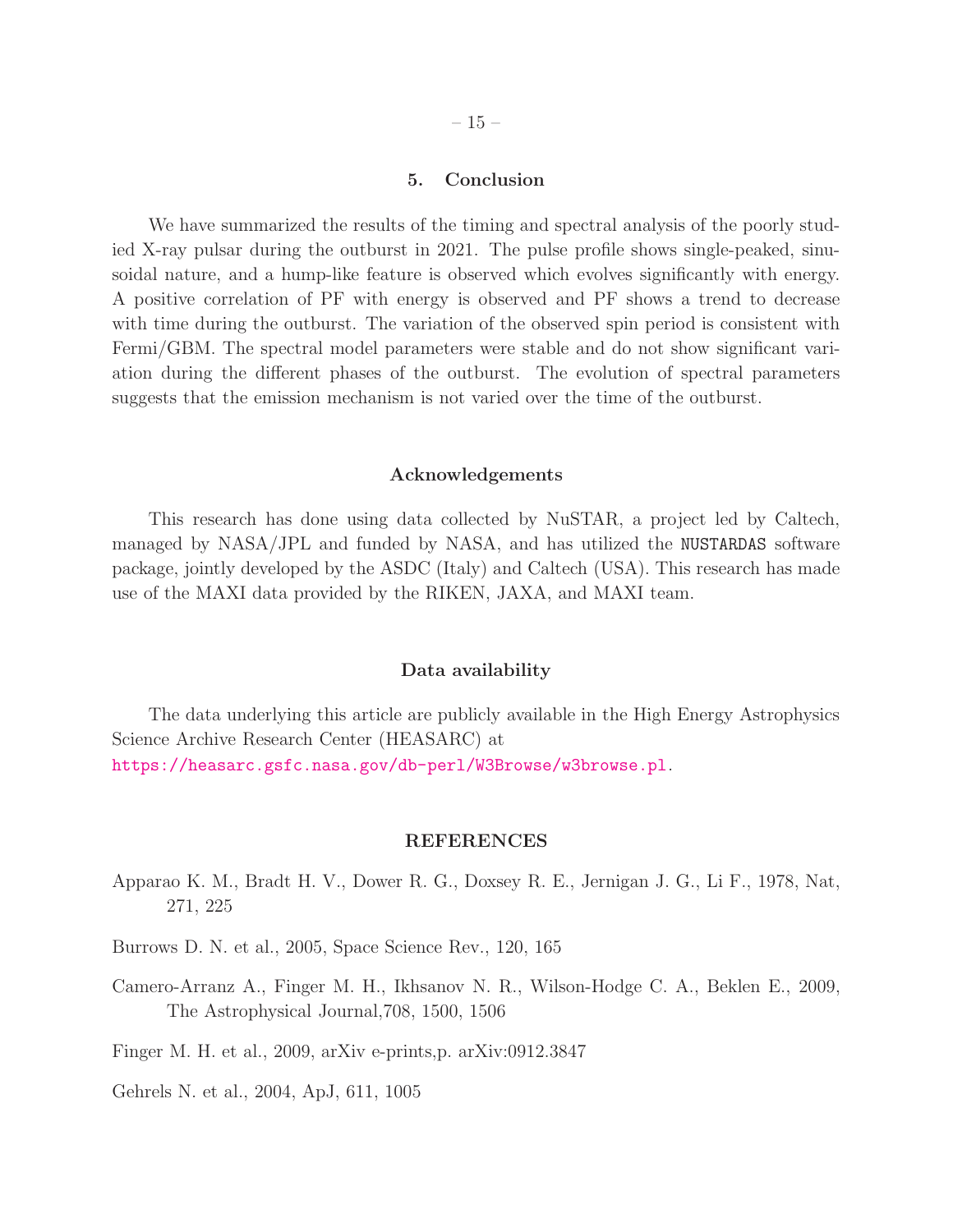- <span id="page-15-4"></span>Harrison F. A. et al., 2013, ApJ, 770, 103
- <span id="page-15-0"></span>Kelley R. L., Rappaport S., Ayasli S., 1983, ApJ, 274, 765
- <span id="page-15-6"></span>Krimm H. A. et al., 2013, ApJS, 209, 114
- <span id="page-15-8"></span>Leahy D. A., 1987, A&A, 180, 275
- <span id="page-15-11"></span>Lutovinov A. A., Tsygankov S. S., 2009, Astronomy Letters, 35, 433
- <span id="page-15-12"></span>Lutovinov A. A. et al., 2016, MNRAS, 462, 3823
- <span id="page-15-10"></span>Mandal M., Pal S., 2020, arXiv e-prints,p. arXiv:2012.15839v 1 [astro-ph.HE]
- <span id="page-15-3"></span>Mandal M., Pal S., Hazra M., 2021, The Astronomer Telegram, 14308,1
- <span id="page-15-5"></span>Meegan C. et al., 2009, ApJ, 702, 791
- <span id="page-15-7"></span>Matsuoka M. et al., 2009, PASJ, 61, 999
- <span id="page-15-1"></span>Pahari M., Pal S., 2012, MNRAS, 423, 3352–3359
- <span id="page-15-2"></span>Tsygankov S. S., Lutovinov A. A., Krivonos R. A., Molkov S. V., Jenke P. J., Finger M. H., Poutanenv J., 2016, MNRAS, 457, 258–266

<span id="page-15-9"></span>This preprint was prepared with the AAS IATEX macros v5.2.